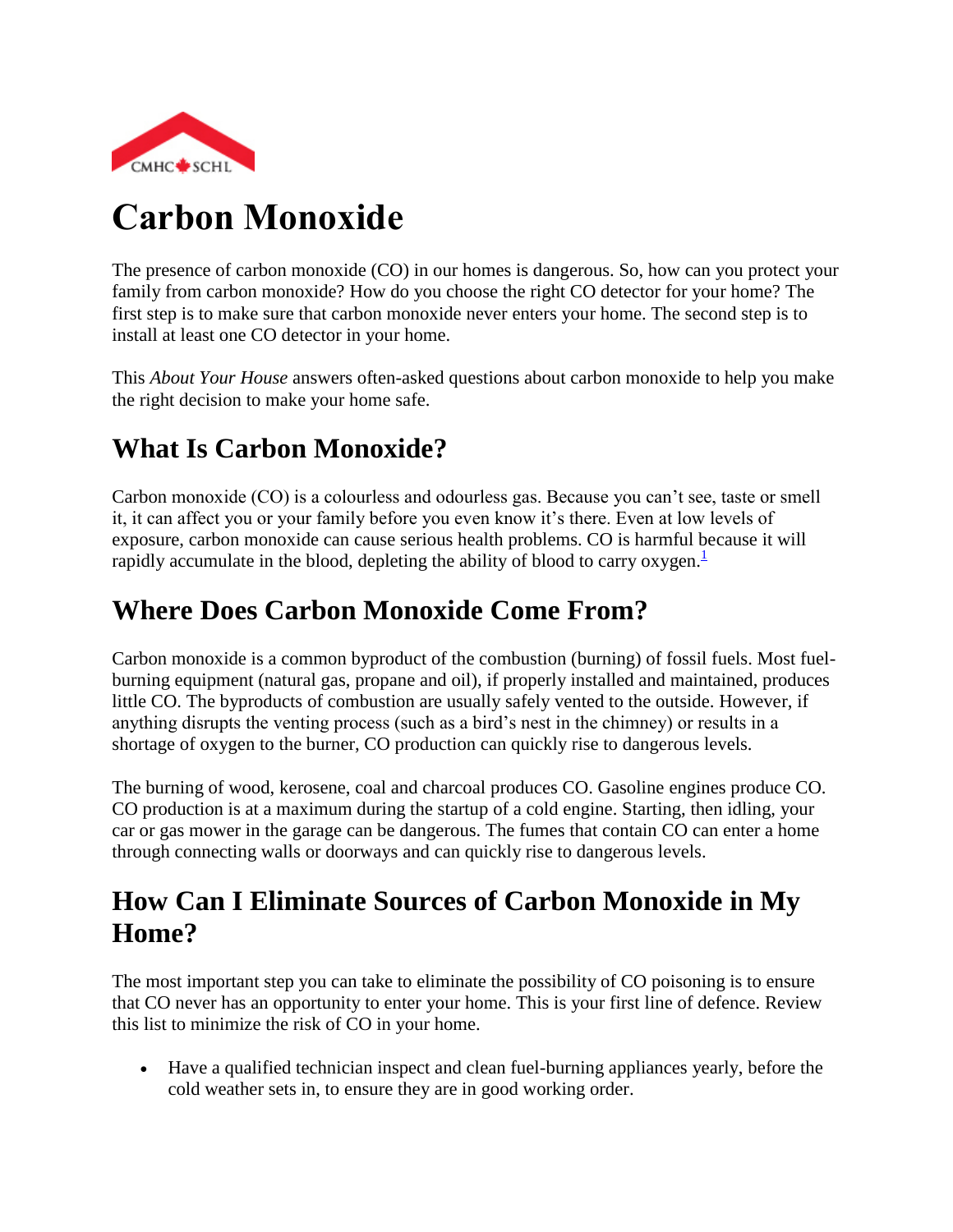- Have a qualified technician inspect chimneys and vents yearly for cracks, blockages (e.g., bird's nests, twigs, old mortar), corrosion or holes.
- Check fireplaces for closed or blocked flues.
- Check with a qualified technician before enclosing heating and hot water equipment in a smaller room, to ensure there is adequate air for proper combustion.
- If you have a powerful kitchen exhaust fan or downdraft cooktop, have a qualified technician check that its operation does not pull fumes back down the chimney.
- Never use propane or natural gas stove tops or ovens to heat your home.
- Never start a vehicle in a closed garage; open the garage doors first. Pull the car out immediately onto the driveway, then close the garage door to prevent exhaust fumes from being drawn into the house.
- Do not use a remote automobile starter when the car is in the garage; even if the garage doors are open.
- Never operate propane, natural gas or charcoal barbecue grills indoors or in an attached garage.
- Avoid the use of a kerosene space heater indoors or in a garage. If its use is unavoidable provide combustion air by opening a window while operating. Refuel outside after the unit has cooled.
- Never run a lawnmower, snowblower, or any gasoline-powered tool such as a whipper snipper or pressure washer inside a garage or house.
- The use of fossil fuels for refrigeration, cooking, heat, and light inside tents, trailers, and motorhomes can be very dangerous. Be sure that all equipment is properly vented to the outside and use electric or battery-powered equipment where possible.
- Regularly clean the clothes dryer ductwork and outside vent cover for blockages such as lint, snow, or overgrown outdoor plants.
- Reduce or eliminate the use of fondue heaters indoors.
- If you live close to a road with heavy traffic, outdoor carbon monoxide levels can affect your indoor air quality, especially during rush hour. Such levels should not set off a CO alarm, but slightly elevated CO levels might be observable on some types of CO detectors with a digital display.

# **Carbon Monoxide Detectors**

# **Are They Really Necessary?**

If you take the actions above, you greatly reduce your risk of CO poisoning. But unanticipated dangerous incidents may still occur despite your best efforts to avoid CO. The installation of at least one CO detector in your home is a good safety precaution and in some municipalities, it is the law. A detector might be your second line of defence, but it is necessary. You should have one in your home today.

# **How Do CO Detectors Work?**

There are three basic types of CO sensors — metal oxide, biomimetic and electrochemical. Note that while there may be performance differences between these technologies, all detectors are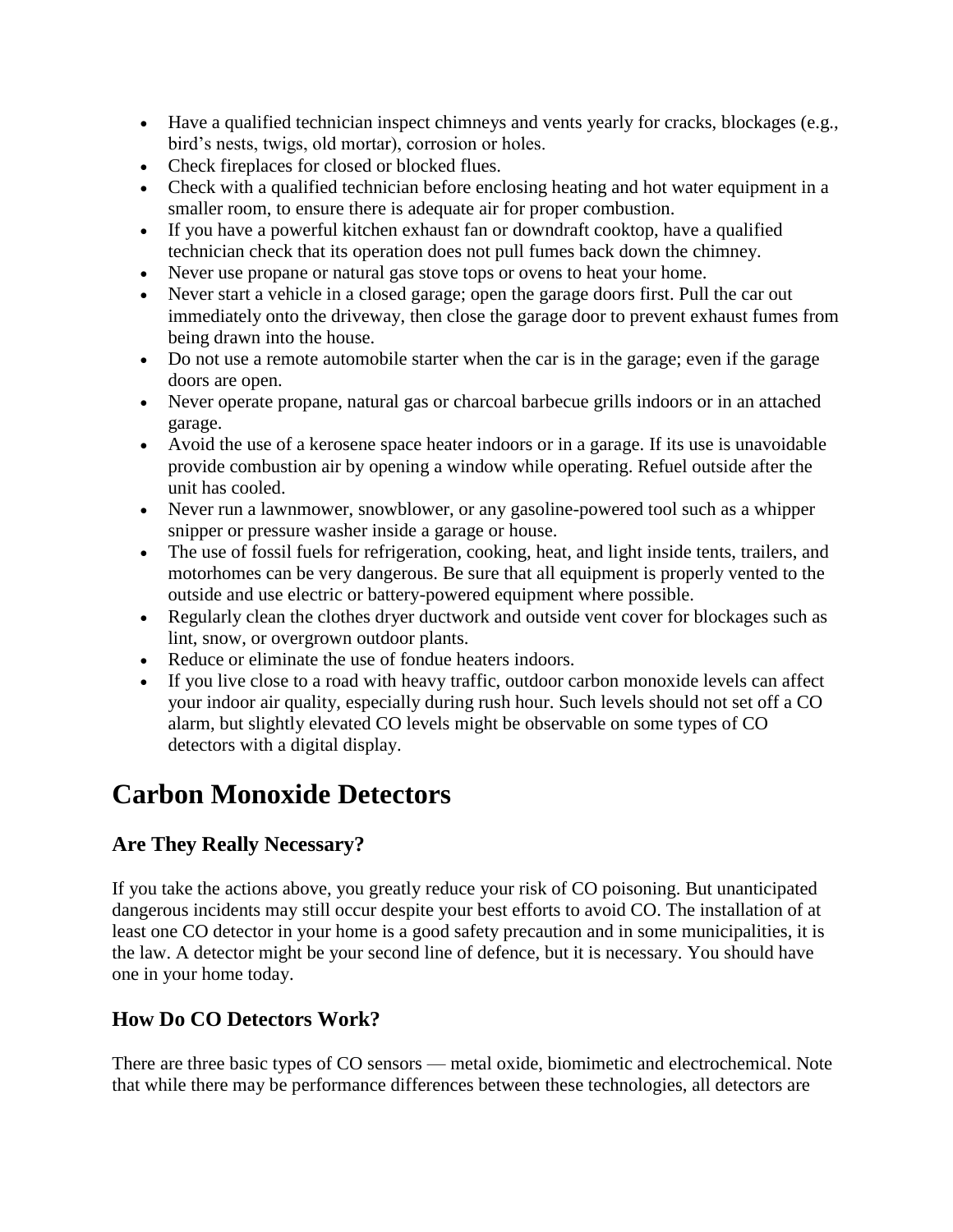tested and approved for their operation. The retail cost of a detector will generally relate to the number of features included and its warranty conditions.

#### **Metal-oxide-semi-conductor (MOS)**

This is the original technology for detecting CO. Heated tin oxide reacts with CO to determine the levels of the toxic gas. There is no need to remember to check batteries as units must be connected to house power. Models that offer up to 20 hours of battery backup are available.

#### **Biomimetic**

Biomimetic detectors have gel-coated discs that darken in the presence of CO and the colour change sounds an alarm. This technology is less expensive and can be battery operated.

#### **Electrochemical**

In this type of detector, a chemical reaction with CO creates an electrical current that sets off an alarm. Electrochemical detectors are highly sensitive and offer accurate readings at all CO levels. Most units come with a continuous digital readout and a memory feature that allows you to check past CO levels. This technology offers a fast reset time. Most units sound an alert when the sensor needs to be replaced.

### **What Features Should I Look for When Purchasing a CO Detector?**

Most CO detectors are designed to give an alarm when CO levels reach a high level in a short time. However, health agencies advise that long-term, low-level exposure is also of concern, especially for the unborn and young children, the elderly and those with a history of heart or respiratory problems[.](http://www.cmhc-schl.gc.ca/en/co/maho/yohoyohe/inaiqu/inaiqu_002.cfm#footnotes) $\frac{1}{2}$  Detectors that can display both high and low levels are more expensive but they do provide greater accuracy and more information.

Here are some features to consider when purchasing a CO detector:

- Look for a detector that is listed with the Canadian Standards Association (CSA) standard. The logos of the testing agency will be on the product.
- Choose a detector with a memory if you want to monitor long-term, low-level exposure and short-term, high-level exposure. Even though product standards do not allow manufacturers to display low levels of CO, these units monitor and store this information. Peak levels, no matter what the level of concentration, can be viewed by pressing a button.
- Battery-operated units allow detector placement in the most convenient location. However, any battery-operated device requires the user's diligence in replacing worn-out batteries.
- Do not connect plug-in units to an electrical outlet that is controlled by a wall switch.
- No detectors will operate properly forever. Replace them at least every five years, unless the manufacturer specifies a shorter or longer life. Eventually, manufacturers may be required to print expiry dates on their CO detectors. This will ensure that you are purchasing an up-to-date product with a full sensor life.

### **Detector Sensitivity Issues**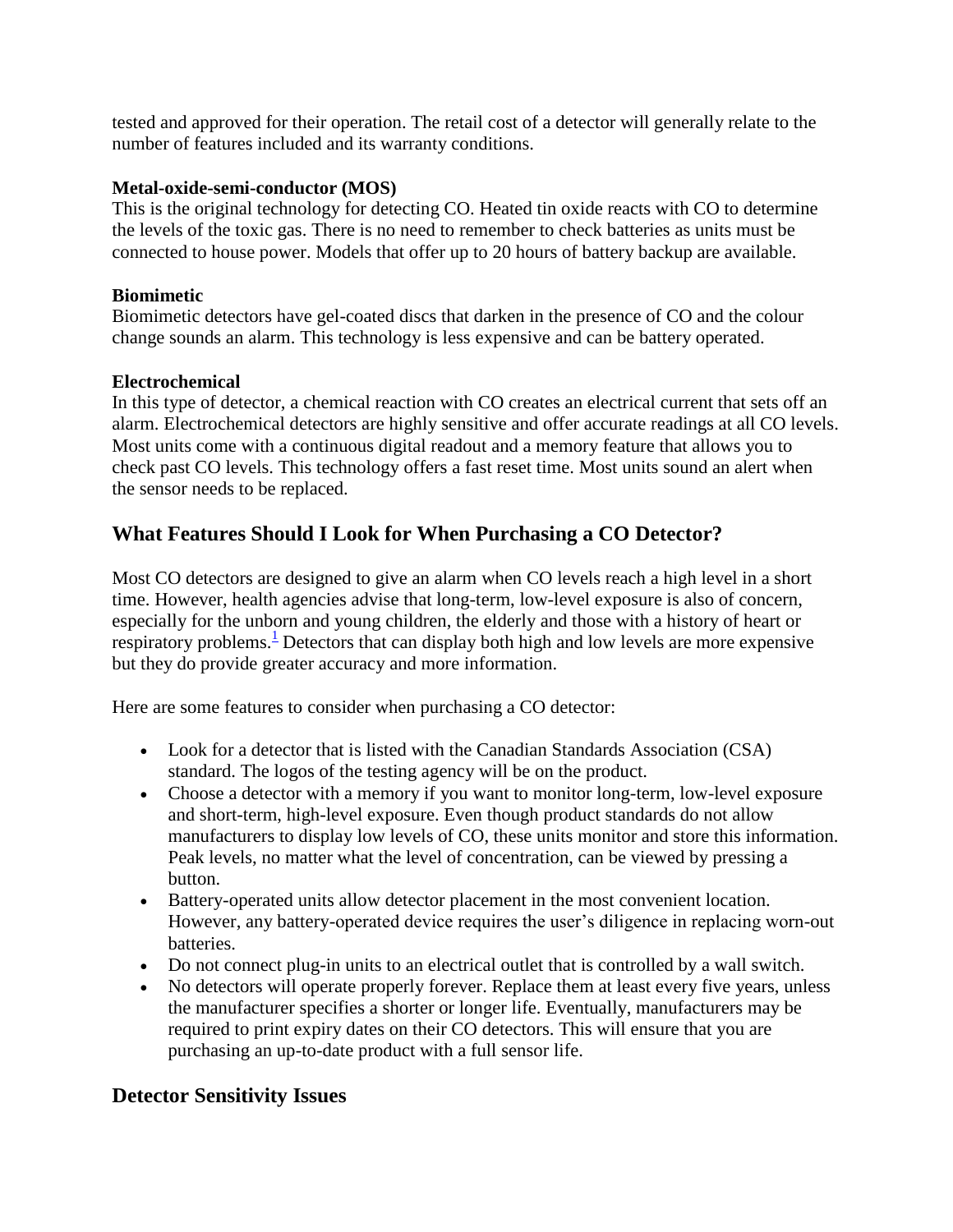The standards organizations of Canada (CSA) and the United States (Underwriters Laboratories or UL) have coordinated the writing of CO standards and product testing. The standards as of 2010 prohibit showing CO levels of less than 30 ppm on digital displays. The most recent standards also require the alarm to sound at higher levels of CO than with previous editions of the standard. The reasoning behind these changes is to reduce calls to fire stations, utilities and emergency response teams when the levels of CO are not life threatening. This change will also reduce the number of calls to these agencies due to detector inaccuracy or the presence of other gases. Consequently, new alarms will not sound at CO concentrations up to 70 ppm. Note that these concentrations are significantly in excess of the Canadian health guidelines.

Detectors with a digital display and a "history" option can provide the true CO concentrations in a house. A low-level display would be useful for people with existing respiratory problems or for those who like to spot evolving problems, rather than having to wait for the situation to become serious. Low-level CO detection products are becoming commercially available. They will not be certified to CSA or UL standards, as these standards currently prohibit low-level displays.

# **Where Do I Put a CO Detector?**

Most manufacturers specify where you should locate their CO detector. In general, the best place to put the detector is where you will hear it while sleeping. CO is roughly the same weight as air and distributes evenly throughout a room, so a detector can be placed at any height in any location, as long as its alarm can be heard. Additional units could be installed in several other locations around the home, such as a child's bedroom; check the following list before installing.

To avoid both damage to the unit and to reduce false alarms, do not install CO detectors:

- in unheated basements, attics or garages
- in areas of high humidity
- where they will be exposed to chemical solvents or cleaners, including hair spray, deodorant sprays, etc.
- near vents, flues or chimneys
- $\bullet$  within 2 m (6 ft.) of heating and cooking appliances
- near forced- or unforced-air ventilation openings
- $\bullet$  within 2 m (6 ft.) of corners or areas where natural air circulation is low
- where they can be damaged, such as an outlet in a high traffic area
- where directly exposed to the weather.

### **Testing Your CO Detector**

Most CO detectors have a test button that should be pressed once a week to confirm that the device is in operation. Detectors with displays can be tested with a known source of CO such as smoke from an incense stick. Hold the CO source about  $20 - 25$  cm  $(8 - 10)$  in.) away and watch the digital display respond to the presence of even a small amount of CO, but an alarm will most likely not sound with this test.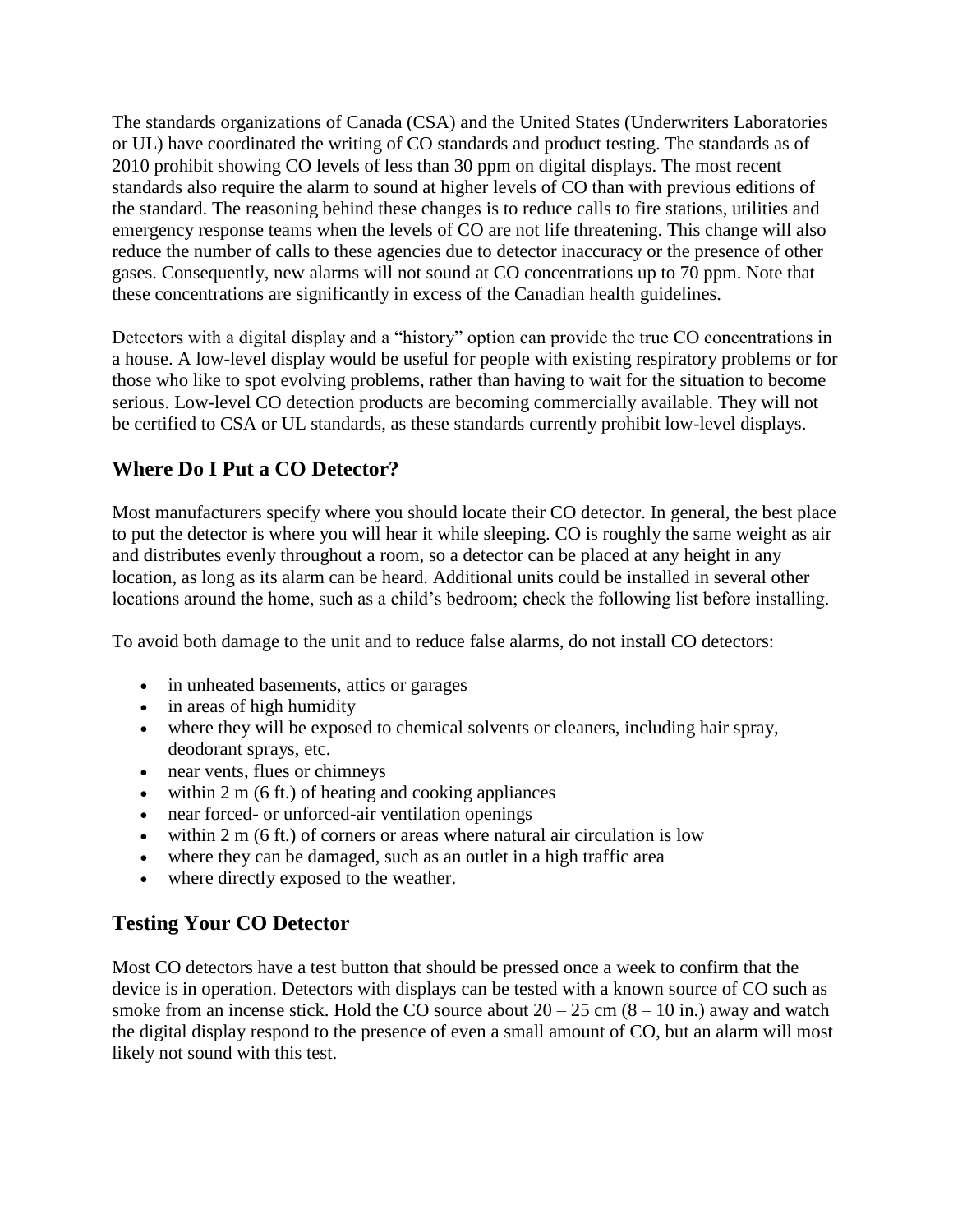There are CO detector test kits available, where CO detectors are sold, that provide a vial containing a high level of CO (1,000 ppm) and a plastic tent to house the unit during the test. This test only proves that your detector will sound an alarm with a very high level of CO.

# **What Do I Do if I Hear the Carbon Monoxide Detector Alarm?**

Do not ignore the CO detector's alarm if it sounds. Treat each alarm as serious and respond accordingly. CO detectors are designed to sound an alarm before a healthy adult would feel any symptoms. Infants, the elderly and those with respiratory and heart conditions are at particular risk and may react to even low levels of CO poisoning. $\frac{1}{1}$  $\frac{1}{1}$  $\frac{1}{1}$ 

# **Response to an Obvious Source of CO**

If your detector sounds an alarm and you have an obvious source of CO, such as an unvented kerosene heater:

- evacuate the house, including pets and do a head count
- if anyone is suffering from flu-like symptoms, call 911
- remove or turn off the source
- ventilate the house
- reset the alarm
- do not re-occupy the house until the alarm ceases
- take steps to avoid this situation in the future.

# **Response to an Unknown Source of CO**

If your CO detector is sounding an alarm and there is no obvious source of CO:

- evacuate the house, including pets and do a head count
- if anyone has flu-like symptoms, call 911; if there are no health problems, call your gas utility, heating contractor or the fire department to have your house tested
- if you live in a single-family home: do not ventilate your home, turn off fuel-burning appliances or reset your CO detector prior to someone testing your home. Many CO alarm calls have been classified as "false alarms" because the homeowner had ventilated the home and turned off the equipment before firefighters or technicians could measure the CO levels and find the source
- if you live in a duplex, row house, apartment, or otherwise attached house, do ventilate the house and turn off fuel-burning appliances. In this case, the safety of your neighbours is more important than trying to find the CO source
- have a qualified service technician inspect and repair all fuel-burning appliances, if they are identified as being the CO source
- do not re-occupy the house unless those who tested the house inform you that the danger is over.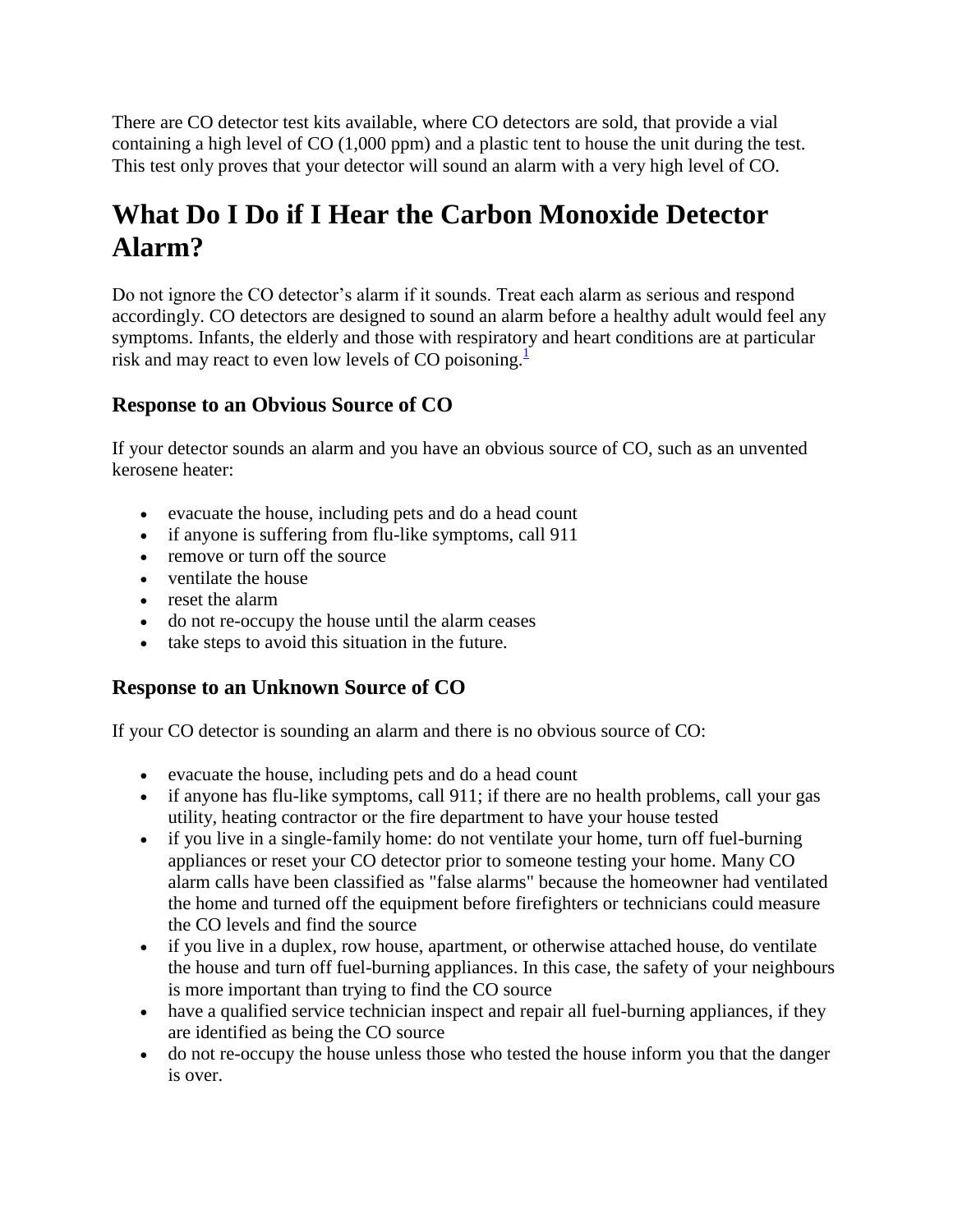# **Symptoms of Carbon Monoxide Poisoning[2](http://www.cmhc-schl.gc.ca/en/co/maho/yohoyohe/inaiqu/inaiqu_002.cfm#footnotes)**

Be sure that all members of your family know the symptoms of CO poisoning:

### **Mild Exposure**

Flu-like symptoms such as headache, running nose, sore eyes, etc.

### **Medium Exposure**

Drowsiness, dizziness, vomiting. The sense of disorientation and confusion may make it difficult for some victims to make rational decisions like leaving the home or calling for assistance.

### **Extreme Exposure**

Unconsciousness, brain damage, death.

### **Continued Low-level Exposure to CO**

While this may be not lead to observable symptoms, you should still avoid such exposure.

| CO concentration in<br>parts per million<br>(ppm) | <b>Effects</b>                                                                                                                        |
|---------------------------------------------------|---------------------------------------------------------------------------------------------------------------------------------------|
| $0 - 2$                                           | Normal conditions in and outside Canadian<br>houses.                                                                                  |
| 10                                                | Recommended exposure limit over a 24-<br>hour period. <sup>3</sup>                                                                    |
| 25                                                | Recommended exposure limit over a 1-<br>hour period. <sup>3</sup>                                                                     |
| 30                                                | CO detectors are not allowed to sound<br>alarm unless this concentration is<br>maintained for more than 30 days. <sup>2</sup>         |
| 70                                                | CO detectors must sound alarm within 1 to<br>4 hours. $^2$                                                                            |
| 150                                               | CO detectors must sound alarm within 10<br>to 50 minutes. $3$                                                                         |
| 200                                               | Slight headache, fatigue, dizziness and<br>nausea after 2 to 3 hours. CO detector<br>alarm must sound within 35 minutes. <sup>4</sup> |

Table 1 — Carbon monoxide concentrations and their effects